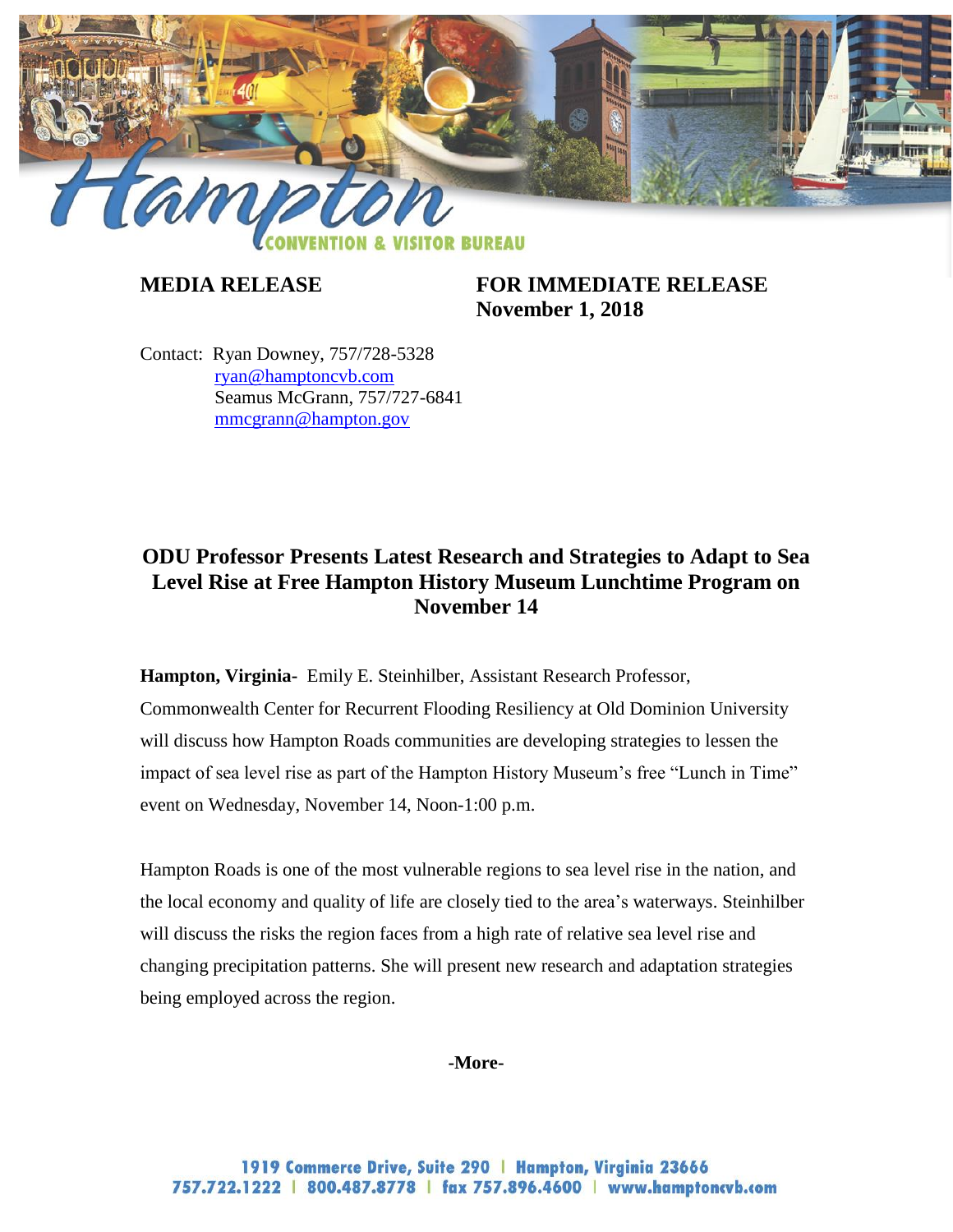## **ODU Professor Presents Latest Research and Strategies to Adapt to Sea Level Rise at Free Hampton History Museum Lunchtime Program on November 14- Page 2**

In an effort to live with the water, localities are thinking creatively. The City of Norfolk has adopted a new resilient zoning code, the city of Virginia Beach is nearing the completion of a comprehensive city-wide study, and Hampton is implementing its new resilience plan. At the same time researchers are using new technology to provide useful information to Hampton Roads residents. ODU researchers are collaborating with the NASA Jet Propulsion Laboratory to monitor subsidence at a localized level. Virginia Institute of Marine Science researchers are developing visualizations for water level forecasts and ODU researchers are using this model to analyze impacts to home values. ODU's innovation and entrepreneurship experts are also partnering with RISE, a new non-profit focused on developing our region's natural test bed and fostering growth in an emerging resilience industry cluster.

#### **Emily Steinhilber**

Emily Steinhilber is an Assistant Research Professor in the Office of Research at Old Dominion University in Norfolk, Virginia where, in addition to other resilience initiatives, she coordinates the ODU arm of the Commonwealth Center for Recurrent Flooding Resiliency, a partnership the Virginia Institute of Marine Science, William and Mary Law School's Virginia Coastal Policy Center, and ODU. Established by Virginia's General Assembly, the CCRFR launched in July of 2016 and provides coordinated and applied research and technical support for planners and decision makers in Virginia.

Previously, she served as the Assistant Director for Coastal Resilience Research at ODU and facilitated the Hampton Roads Sea Level Rise Preparedness and Resilience Intergovernmental Planning Pilot Project. The Pilot Project sought to develop a "whole of government" and "whole of community" approach to sea level rise preparedness and resilience in the region.